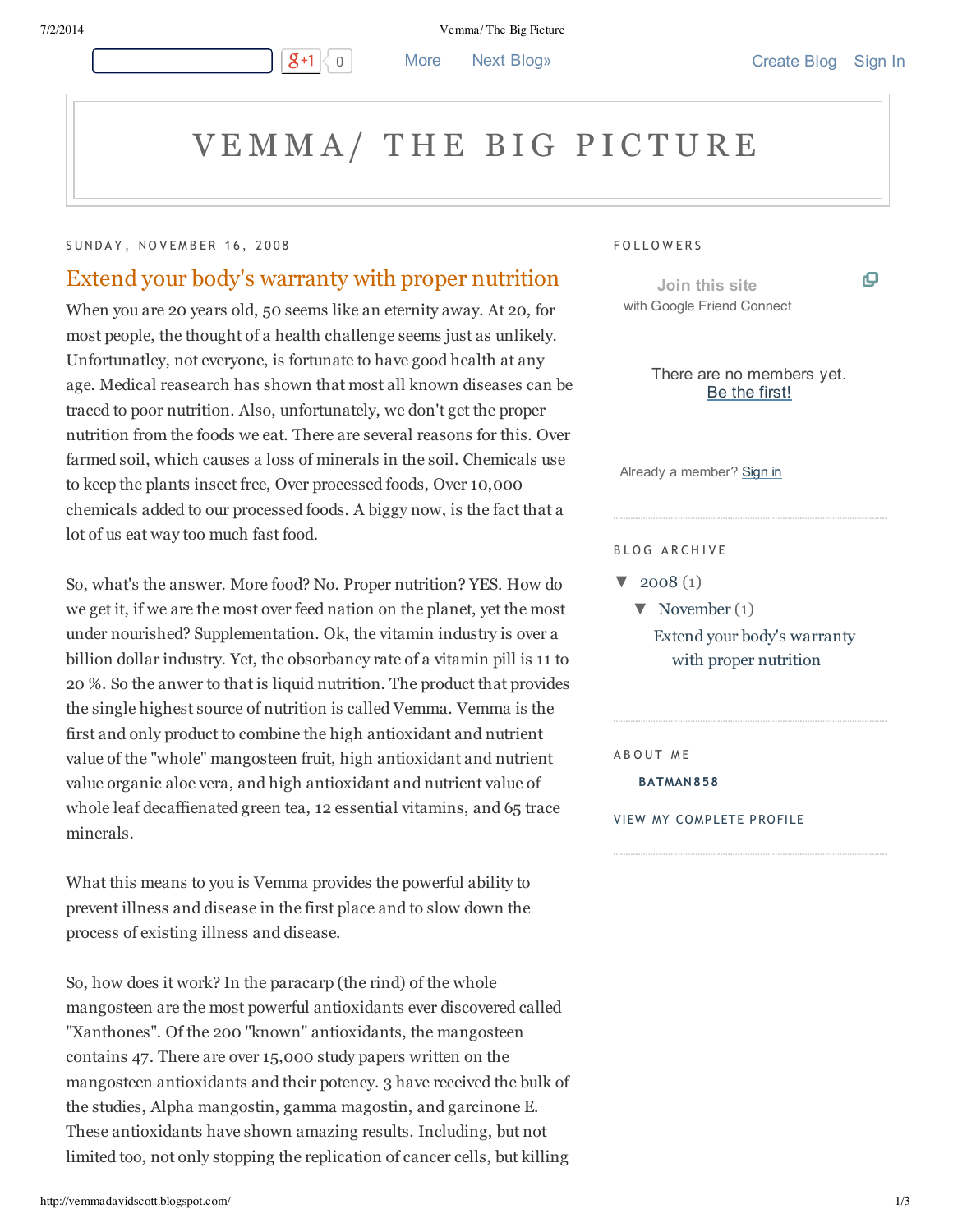cancer cells in lab tests. Inhibiting the replication of the HIV virus and the hepatitus C virus.

The cancer tests were performed on Breast cancer, leukemia, colon cancer, prostate cancer, lung cancer, liver cancer, skin cancer, and many more. Tests have also shown these anioxidants not only prevent Alzheimers and Parkinsons, but stop cell damage that causes these diseases, and to rebuilds damaged cells in the brain to the point of Alzheimers patients regaining memory and mobility, and Parkinsons patients regaining use of limbs overcome by shaking.

These are merely a sample of what this amazing product can do. I personally know people who have had their cholsterol lowered 35 to 40 points in 2 to 3 months without medication. Blood pressure lowered and sustained, and able to completely get off of medication. A stroke victim, paralized on one side. Recovered completley without medication, and having the lowest blood pressure of his life. Asthma sufferer able to reduce his medication from 2 pills a day and the use of an inhaler twice a day, to 1 pill every 5 days, and rarely using his inhaler. 4 women who had sufferd from severe migrains for more than 30 years, having not experienced a migraine since being on Vemma.

Arthritis sufferers unable to get out of a chair due to severe pain their knees now pain free. A lady suffering with fibromialgia, in her bed waiting to die. 3 months on vemma, able to regain her life.

The a 50 year old man suffering with Prostititis for 30 years. 30 days on Vemma, and I quote, I'm making bubbles in the bottom of the toilet like a 20 year old. From a true sceptic to a believer in 30 days. Amazing. Acid reflux sufferers having their heartburn go away in 5 days, 10 days, and so on. And off of their medication.

This is not a "I think I feel better" supplement. The nutrients and antioxidants in vemma actually repair damaged areas of your body by rebuilding damaged cells.

We want people to take an active role to proactive health, as opposed to reactive health of symptoms and illness. Health and wellness should be a non-negotiable area for ALL of us. People want to be healthy. And that should be the mindset.

The Doctors at Vemma, had the wisdom to put Vemma into a liquid form. This means you get a 98% absorbancy rate.

http://vemmadavidscott.blogspot.com/ 2/3 The list of Anti- that Vemma can do is quite extensive. I'm not going to place them all on here, butI'm going to give you a couple of websites to